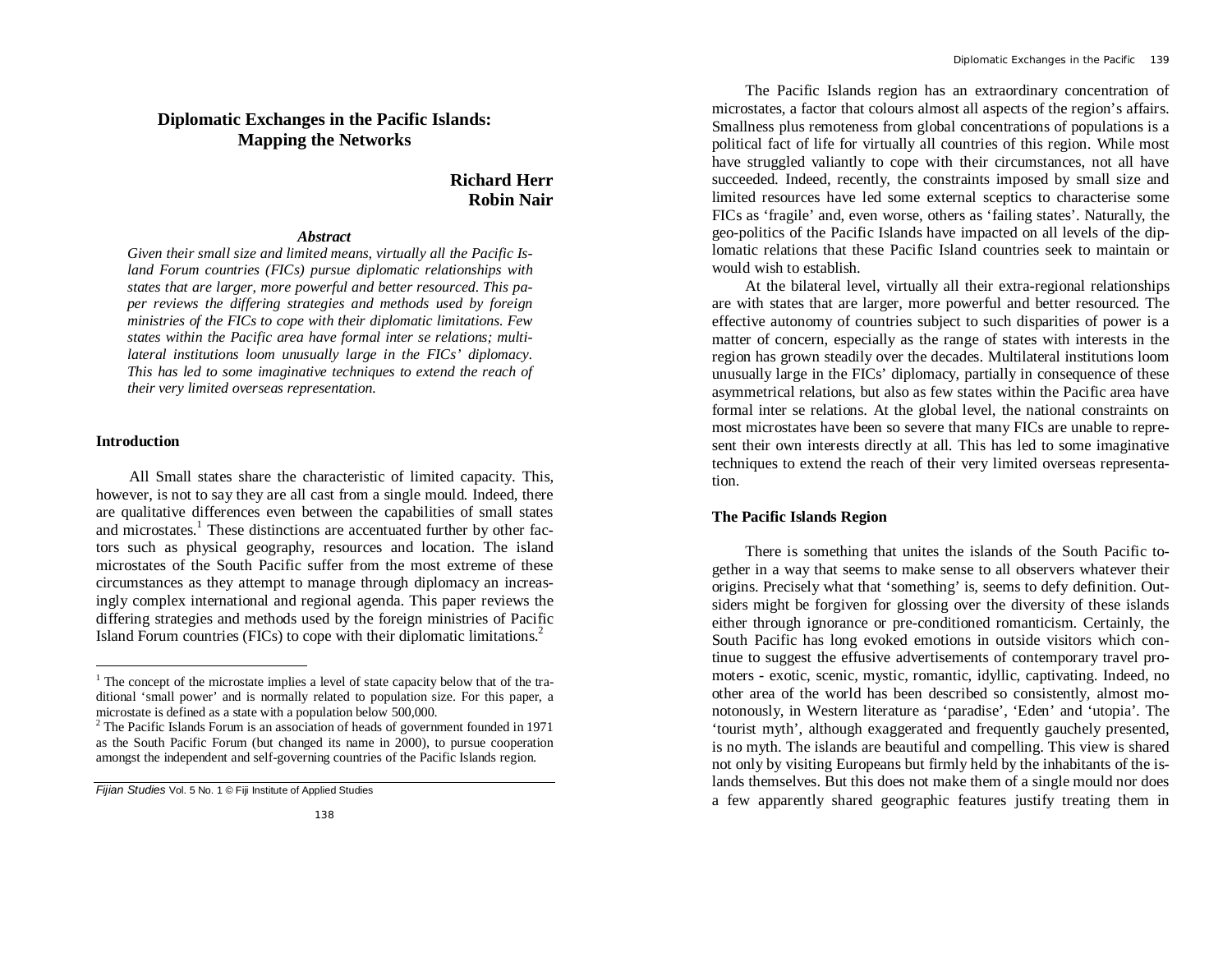common. According to Dr Maciu Salato, then Secretary-General of the South Pacific Commission, the Pacific Islands region would be better understood as 'unity in diversity' (*Pacific Islands Monthly* 1976: 25).

Politically, the most significant commonalty would have to be the diminutive size of the countries in this region. No quarter of the globe has produced as many microstates as the Pacific Islands region. Indeed, only Fiji and Papua New Guinea (PNG) amongst the region's fourteen states and self-governing countries are not microstates.<sup>3</sup> PNG, with nearly six million people, and Fiji, with 836,000, exceed the microstate threshold of half a million population. The Solomon Islands (460,000), Vanuatu (215,000) and Samoa (182,000) are the largest of the independent microstates while Nauru (10,100), Tuvalu (9,600) and Niue (1,600) are the smallest (SPC,  $2005$ ).<sup>4</sup> All of the eight remaining territories will be microstates if they should progress to independence.<sup>5</sup> The all too evident limitations of liliputian insularity were a source of concern to the international community as the winds of change began to stir in the region in the early 1960s. Despite the concerns over the capacity of Pacific microstates to meet the obligations of statehood, the international commitment to decolonisation proved even stronger. Three particular limitations were, and remain considerations with regard to the national capacity of South Pacific microstates to service their obligations to the international community. These are:

- 1) the high levels of dependence on the international system for support to maintain their sovereignty;
- 2) the extreme levels of vulnerability; and

j

3) the comprehensive asymmetry of their external relations.

The small populations and dispersed geography of most countries not only prevent the achievement of economies of scale, they actually impose diseconomies on these states in seeking to meet the normal claims of the citizens for goods and services. If these diseconomies are not absorbed by the state, medical services, education, sanitation and the like could not be provided at the levels expected elsewhere. Similarly the same geographic and demographic factors make the South Pacific polities vulnerable to natural and man-made disasters to a magnitude scarcely measurable on the scale of most other countries. A single cyclone can wreck havoc on one or more national economies in the South Pacific, which so overstretch their internal resilience that only external assistance enables the state to cope. This level of vulnerability is not an inherent characteristic of larger states. Smallness is also a political fact of life for most countries of the region, requiring them to develop their external relationships with states that are larger, more powerful and better resourced than they are.

Superficially, many Pacific Islands appear to share a similitude that seems to invite stereotyping them as all alike. This generalisation is not altogether unfair as the sea, the reef, and the coconut have helped to create parallels everywhere across the Pacific. Nonetheless, on closer inspection, the similarities quickly resolve themselves into the diversity of which Salato spoke. This applies to the physical characteristics of the islands as well as to the cultural diversity of their human inhabitants. The physical features of the Pacific Islands range from low lying atolls with vast central lagoons (such as those typical of Polynesia and Micronesia), to raised atolls with no lagoons (such as Nauru and Niue), stretching to the volcanic islands (Samoa), and to the continental islands with landforms stretching from beaches to glaciated mountains (such as New Guinea). While most occur in archipelagos, there are three that stand alone politically - Guam, Nauru and Niue. Socially, the many thousands of islands in this region are grouped into three broad ethno-geographic areas - Melanesia, Micronesia and Polynesia - and into 22 political entities whose contemporary boundaries were drawn sometimes by tradition but more often by colonial accident (or design).

# **Pacific Microstate Bilateral Diplomacy**

Perhaps the single most noteworthy feature of Pacific Islands' bilateral diplomacy is the near absence of inter se relations amongst the regional states. This is remarkable only in that their contacts with their regional neighbours are extraordinarily rich but it would be even more startling, of course, if they devoted their tightly constrained diplomatic resources servicing these connections. As it is, despite their substantial multilateral regional relationships, only a very small number of member countries of the Pacific Islands Forum (FICs) have sent a resident diplo-

<sup>&</sup>lt;sup>3</sup> The Pacific Islands Forum member states comprise: Cook Islands, Fiji, Federated States of Micronesia, Kiribati, Marshall Islands, Nauru, Niue, Palau, Papua New Guinea, Samoa, Solomon Islands, Tonga, Tuvalu and Vanuatu. French Polynesia and New Caledonia enjoy an associated membership with the Forum.

<sup>4</sup> The Secretariat of the Pacific Community *Pocket Statistical Summary* (available online http://www.spc.int/prism/publications/SPS\_Final.pdf) is a useful and current compendium of Pacific Islands' information including population.

<sup>5</sup> These are: American Samoa, French Polynesia, Guam, Northern Mariana Islands, New Caledonia, Pitcairn Islands, Tokelau, Wallis and Futuna. French Polynesia (250,000) and New Caledonia (237,000) are the largest of the non-self-governing territories with Tokelau (1,500) and Pitcairn (52) the smallest. These territories and the FICs make up the Islands' membership of the Pacific Community.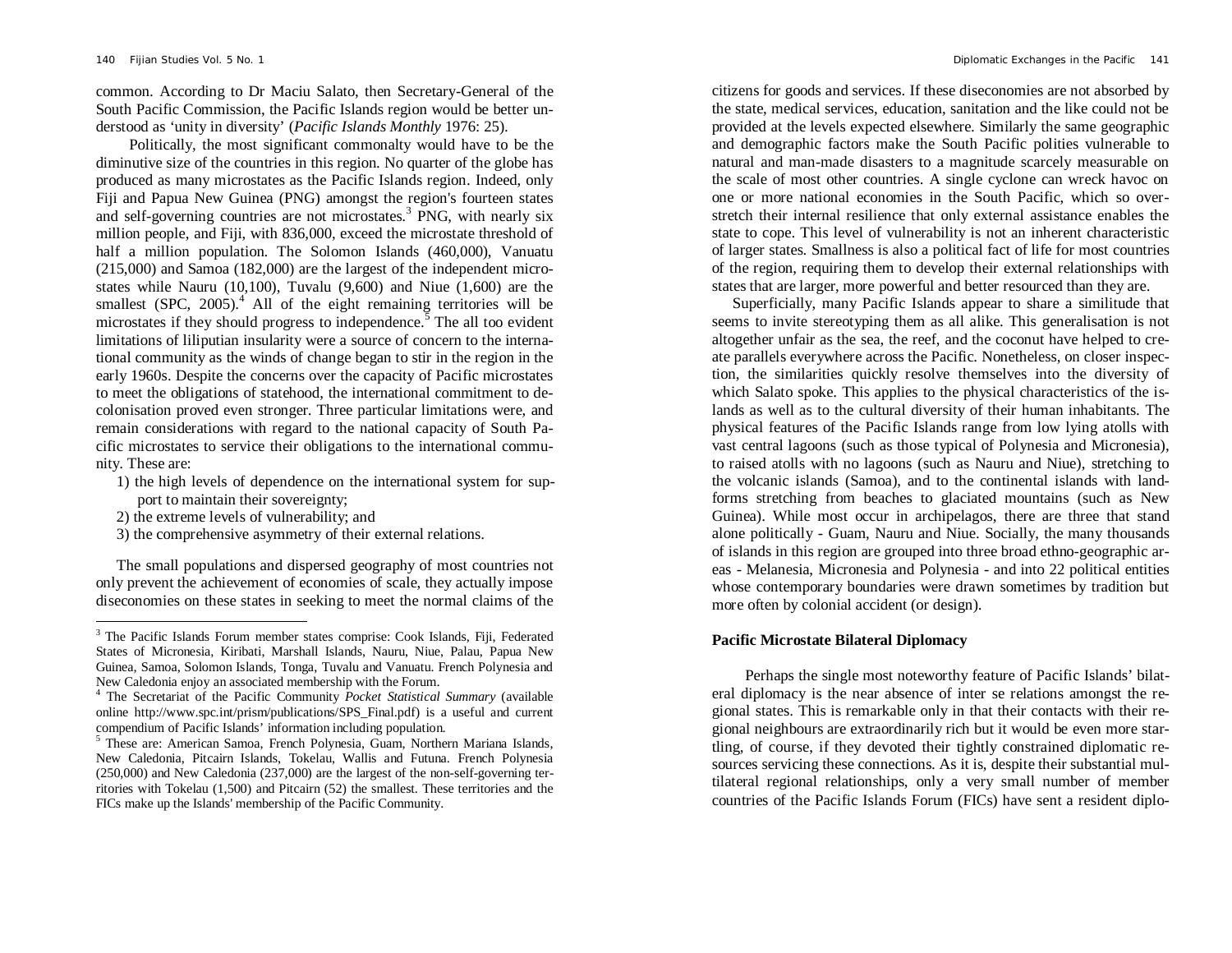matic mission to a fellow FIC. Papua New Guinea is the one Forum member to have multiple missions within the region with resident missions in Honiara and Suva. Both Fiji and the Solomon Islands have reciprocated the relationship with Papua New Guinea by sending a resident mission to Port Moresby. These two arrangements are the only such mutual relationship amongst the FICs.

By contrast, Suva is the host to the largest number of nonreciprocated FIC missions in the region with resident representation from the Federated States of Micronesia (FSM), Kiribati, the Marshall Islands, Nauru, and Tuvalu. This unusual circumstance arises not so much as to service a high level of bilateral relations between Fiji and these fellow FIC states but rather to meet economically a variety of other diplomatic needs of the sending states. Fiji is a transportation and communications hub for the South Pacific and, therefore, has emerged as a diplomatic entrepôt in the Pacific Islands region. Representation in Suva allows these smaller states to enjoy access to a wider range of diplomatic contacts, UN and regional agencies as well as to conduct agents-general services for the sending Government.

The second salient feature of the FICs' bilateral diplomacy is the importance of the former metropoles as the core reciprocal relation. The majority of FICs maintain resident missions in the capitals of their former administering powers. And in all these cases the relationship is reciprocal. The Cook Islands, Niue, and Samoa have high commissions in Wellington; all the independent former American trust territories - FSM, Marshalls and Palau – have embassies in Washington; Fiji has had a high commission in London, and PNG has one in Canberra. However, given their greater resources it is scarcely surprising that the former metropoles have been unable or unwillingly to respond in kind. The United Kingdom carried on non-reciprocated relationships with Kiribati, the Solomon Islands, Tonga and Vanuatu but announced in December 2004 that it would withdraw its missions from all but the Solomon Islands (ABC, 2004). Australia had maintained a high commission in Nauru until 1997. In September 2001, Australia opened a consulate-general in Nauru largely to service the 'Pacific Solution' refugee centres on the island. Nauru has not reciprocated, keeping its consulate-general in Melbourne, where its primary financial interests were located. Tuvalu is the only complete exception, never sending a resident mission to the UK and the UK never having a mission in Tuvalu. Table 1 provides a summary of FIC missions abroad.

A third characteristic of the FICs' bilateral diplomacy is the heavy use of mechanisms to minimise the costs of maintaining missions abroad while maximising the returns. Cross accreditation is a common technique

**Table 1: FIC Missions Abroad**

| FIC\to                 | Australia | ΝZ | <b>PRC</b> | Japan | UK | US | UN | EU |
|------------------------|-----------|----|------------|-------|----|----|----|----|
| Cooks                  |           |    |            |       |    |    |    |    |
| Fiji <sup>1</sup>      |           |    |            | ✓     | ✓  |    |    | v  |
| FSM <sup>2</sup>       |           |    |            |       |    |    |    |    |
| Kiribati <sup>3</sup>  |           |    |            |       |    |    |    |    |
| Marshalls <sup>4</sup> |           |    |            | ✓     |    |    |    |    |
| Nauru <sup>5</sup>     |           |    |            |       |    |    | v  |    |
| <b>Niue</b>            |           |    |            |       |    |    |    |    |
| Palau <sup>6</sup>     |           |    |            | ✓     |    |    |    |    |
| PNG'                   |           |    |            |       |    |    |    |    |
| Samoa                  |           |    |            |       |    |    |    |    |
| Solomons <sup>8</sup>  |           |    |            |       |    |    |    |    |
| Tonga                  |           |    |            |       | ✓  |    |    |    |
| Tuvalu                 |           |    |            |       |    |    |    |    |
| Vanuatu                |           |    |            |       |    |    |    |    |

Notes: 1. Missions also to India, Malaysia, and PNG; 2. Mission also to Fiji; 3. Mission also to Fiji; 4. Missions also to Fiji and Taiwan; 5. Missions also to Fiji and Taiwan; 6. Missions also to Philippines and Taiwan; 7. Missions to Fiji, Indonesia, Malaysia, Philippines, and the Solomons; and 8. Missions also to PNG and Taiwan.

of maintaining a number of bilateral relationships without opening separate embassies for each relationship. It is not only the small who find this a useful arrangement, even great powers find the mechanism a satisfactory means of servicing representational interests across such a far-flung region of microstates. The UK opted for this approach when it withdrew its resident missions from three regional states and cross-accredited its High Commissioner in Fiji to these states. The US did this as well when it withdrew its ambassador in Honiara. Another tactic used episodically by Fiji, Vanuatu and the Solomon Islands was that of a 'roving ambassador' – a mission head resident in the home country but accredited to a number of states abroad. The FIC microstates appear to use, disproportionately, consular missions to cover relations that would normally be reserved for an embassy. Nauru's Melbourne consulate-general may be the most spectacular example of this, but others, such as the Cooks Islands, Kiribati and Tonga, have relied heavily on consular arrangements to supplement their limited bilateral relationships. Significantly, a very large percentage of these consular missions are honorary only, being staffed by citizens of the receiving country.

Beyond the bilateral relationships described above, the range of missions sent abroad or hosted at home depends on the array of factors that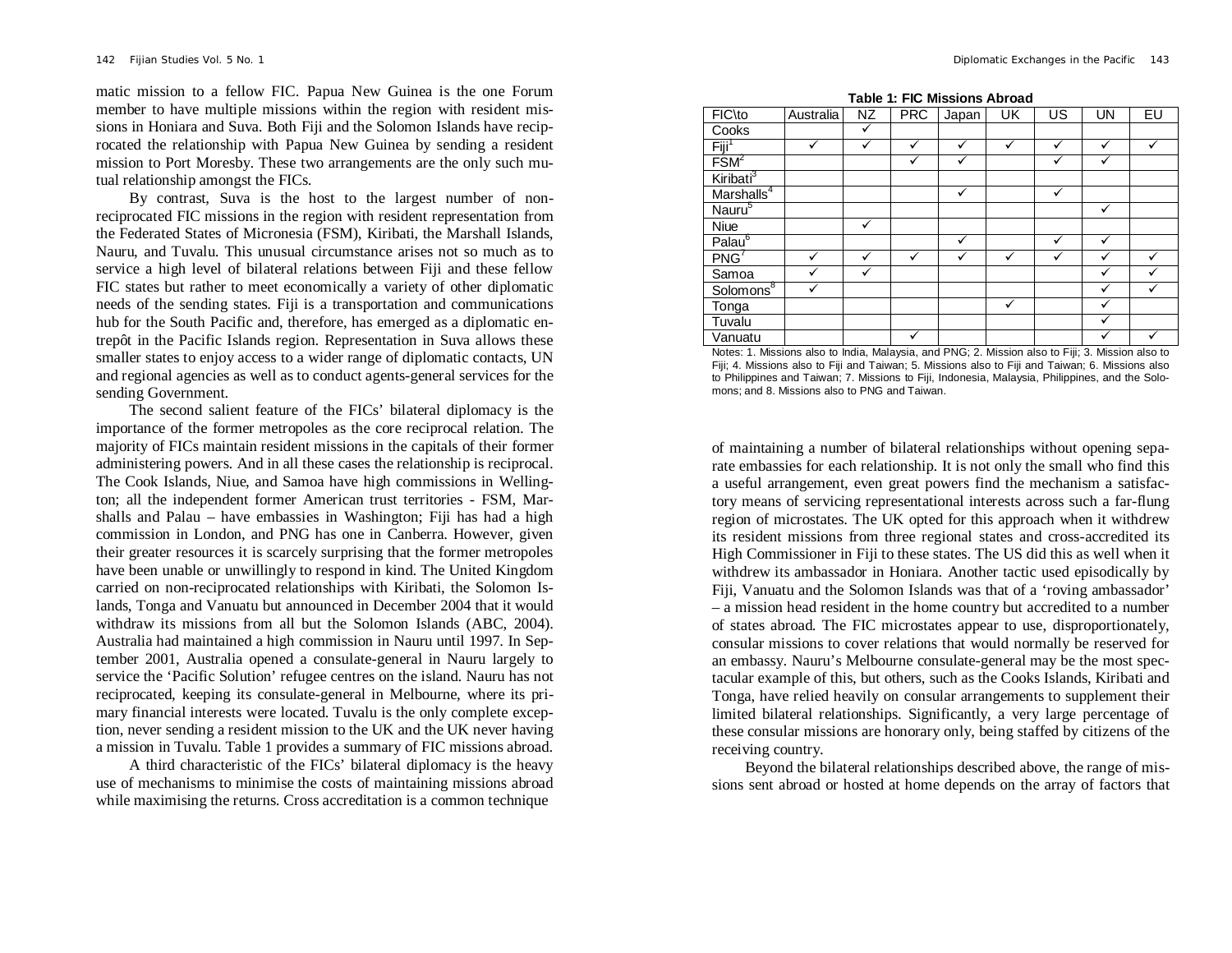might be expected to be important – the resources and interests of the FIC and the aims of the external power. Thus, as might be expected, the two largest FICs - PNG and Fiji - have the largest range of overseas missions and host the largest number of resident foreign missions. After this general observation, the range of missions to the FICs serves as a useful indicator of the range and depth of contemporary external interests in the Pacific Islands. Australia and New Zealand, with nine missions each, clearly have the greatest engagement with their fellow members of the Pacific Islands Forum. This comment is slightly skewed by New Zealand's missions to its two freely associated states – the Cook Islands and Niue - but then Australia sent a high commission to tiny Nauru for much the same historic reasons. China, Japan, the US, and Taiwan each have six resident missions in the 14 FICs but there are qualifications on three of these. China may have more than it 'needs' but its rivalry with Taiwan has encouraged it to maintain resident missions where it can, for the same reasons as Taiwan maintains resident missions in all states where it has diplomatic relations. The US reduced the number of its embassies after the end of Cold War. The United Kingdom also cut back its missions significantly since 2004, primarily as a cost cutting measure, and in the belief that its colonial obligations are essentially over. Table 2 provides a summary of other country missions in FICs.

Related to minimising the costs of bilateral diplomacy has been the use of missions to multilateral organisations to enable the sending state to participate both in the international forum as well as secure opportunities

| FIC\from              | Australia | <b>NZ</b>    | <b>PRC</b> | Japan | UK           | US | Taiwan | EC |
|-----------------------|-----------|--------------|------------|-------|--------------|----|--------|----|
| Cooks                 |           | ✓            |            |       |              |    |        |    |
| Fiji                  |           | ✓            |            |       | ✓            | ✓  |        |    |
| <b>FSM</b>            |           |              |            |       |              | ✓  |        |    |
| Kiribati <sup>1</sup> |           | ✓            |            |       |              |    |        |    |
| <b>Marshalls</b>      |           |              |            |       |              | ✓  |        |    |
| Nauru                 |           |              |            |       |              |    |        |    |
| Niue                  |           | ✓            |            |       |              |    |        |    |
| Palau                 |           |              |            |       |              | ✓  |        |    |
| <b>PNG</b>            |           | $\checkmark$ | ✓          |       | $\checkmark$ | ✓  |        |    |
| Samoa                 |           |              |            |       |              | ✓  |        |    |
| Solomons              |           | $\checkmark$ |            |       |              |    |        |    |
| Tonga                 |           |              |            |       |              |    |        |    |
| Tuvalu                |           |              |            |       |              |    |        |    |
| Vanuatu               |           |              |            |       |              |    |        |    |

**Table 2: Missions to the FICs**

Note: 1. Cuba opened a resident mission in Kiribati in 2006 headed by a Chargé, with the Ambassador accredited from Manila. Ostensibly, the mission is to service the needs of the 20 Cuban doctors sent as aid to Kiribati.

for low cost bilateral connections. While extending the diplomatic reach of the FICs, perhaps more importantly, these missions put the FICs at the centre of important aid networks. The permanent missions to the United Nations are key exemplar of this tactic. Ten of the FICs have permanent missions in New York to enable them to service both aid and political objectives through the UN system.<sup>6</sup> The second major multilateral node for the FICs is located in Brussels to service relations with the European Commission (EC) as well as to maintain relations with individual EU member states.<sup>7</sup> These substantial multilateral vehicles are primarily important for adding scope to the national interests of the participating states. In this regard, they reinforce traditional diplomatic aims and tactics and so are quite distinguishable from the complex intricacies of the uniquely multilateral diplomacy of the Pacific Islands regional system.

#### **Pacific Islands Regional Diplomacy**

l

Regional identification has been a factor in the foreign affairs impacting of the Pacific Islands at least since the end of WW II (Herr 1994). Formal diplomatic relations did not figure prominently amongst the Island countries in the vanguard of the evolution of Pacific Islands' regionalism. There were many reasons for this but, as discussed below, one consideration was the desire to retain the dependencies within the regional family so that differences in sovereign status were overlooked whenever possible. Thus, regional arrangements have often included a mix of international actors ranging from states and self-governing countries to a variety of dependencies and non-governmental organisations without clear differentiation of responsibilities. As a result, the external affairs departments in the Pacific Islands have not played the central coordinating role in these relationships that might have been expected elsewhere.

Regional organisations, thus, have provided the primary mechanisms for cooperating on, harmonising and coordinating regional policies across the Pacific Islands for 60 years with the establishment of the South Pacific Commission (SPC) in 1947.<sup>8</sup> Nevertheless, the Pacific Islands Forum has been the primary political association for the Pacific Islands for nearly two-thirds of this period. Formally, it is not an inter-governmental

<sup>6</sup> These are FSM, Fiji, Nauru, Palau, PNG, Samoa, Solomon Islands, Tonga, Tuvalu, and Vanuatu.

<sup>&</sup>lt;sup>7</sup> Fiji, PNG, Samoa, and Solomon Islands have resident missions in Brussels while Vanuatu is opening one in September 2007.

<sup>&</sup>lt;sup>8</sup> The SPC played a substantial political role in the development of the regional system but this began to fade significantly from the late 1970s.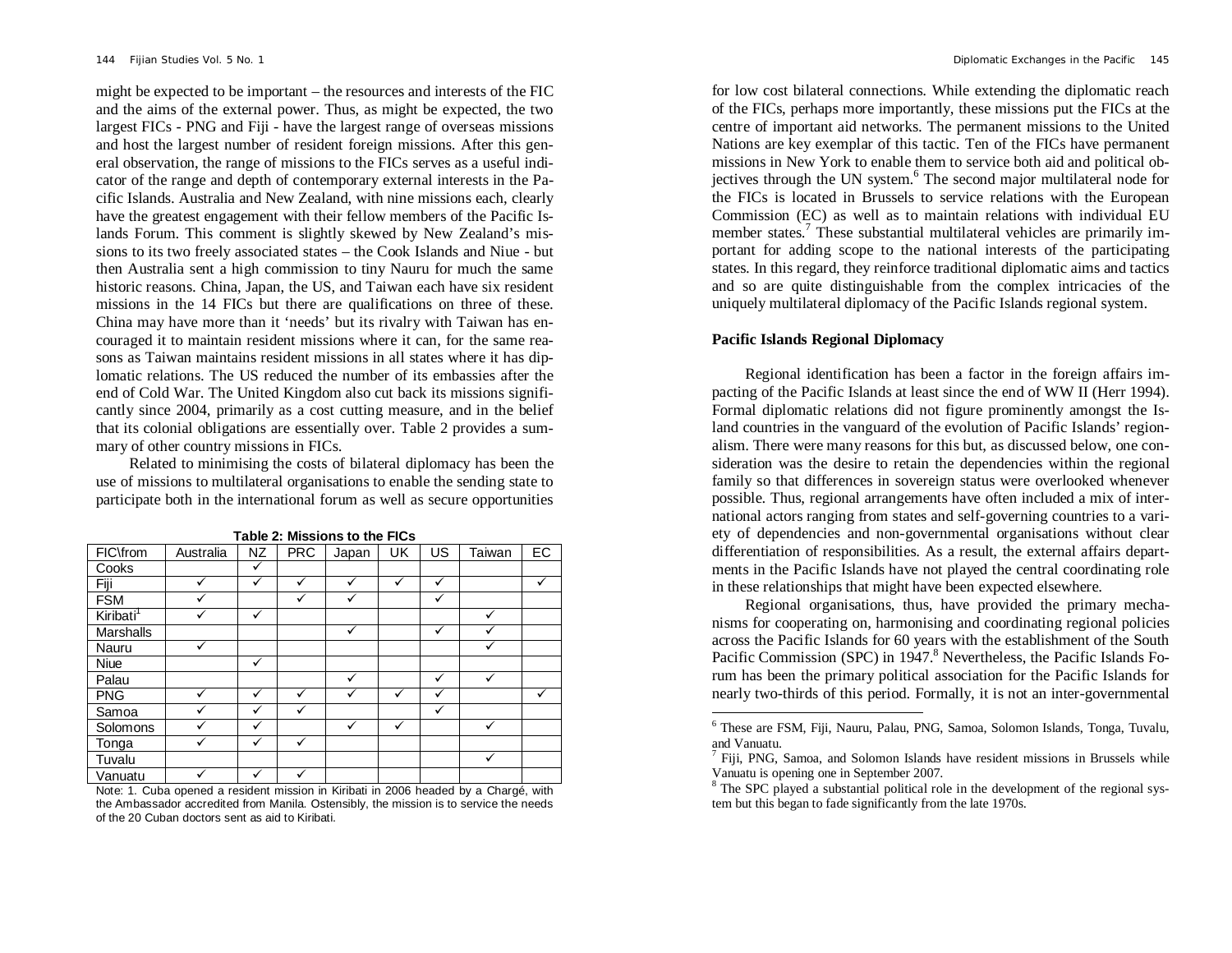$\overline{a}$ 

organisation (IGO) although it has often been described as one even by insiders. However, the Forum has lacked a treaty to give it international legal personality. Belatedly, the 2005 Forum drafted such a treaty but even two years later this instrument has not entered into force. The Forum's authority derives from the fact that, like the Commonwealth Heads of Government meetings, it is a summit meeting of the region's prime ministers and presidents. Australia and New Zealand have been members of the Forum since its establishment in 1971 and remain its only non-Islands members. Meanwhile, the number of FICs has grown from the original five to the present  $14<sup>9</sup>$  The annual Forum meetings are critical for setting the regional agenda, in addition to directing and overseeing the activities of a significant family of agencies which operate under the aegis of the Forum or report to it.

The Forum does have an institutional component but its relationship to the slightly infelicitously named Forum Secretariat (ForSec) is not quite as it might appear. ForSec began life with its own treaty in 1972 under the appellation of the South Pacific Bureau for Economic Cooperation (SPEC) as a type of regional OECD to support the development aims of its members. SPEC's terms of reference were not extended to include servicing some of the Forum's secretariat needs until 1975. This ad hoc administrative responsibility was ultimately recognised in 1988 with a change in the organisation's name. Despite some reservations about enlarging the number of regional IGOs, the Forum found itself in a dilemma in 1979 when its members wanted to take advantage of the progress made by the United Nations Third Conference on the Law of the Sea (UNCLOS III). To avoid putting the SPEC at risk in this speculative international environment, the South Pacific Forum Fisheries Agency (FFA) was established as an independent IGO. The FFA, like SPEC, reported to the Forum but was entirely independent of SPEC. The South Pacific Applied Geo-Science Commission (SOPAC) was added to cover non-living marine resources in 1984 but not directly as a Forum–related agency initially, although it has become one since. Whether *southpacific.travel*, formerly known as the South Pacific Tourism Organisation (SPTO), is genuinely an IGO has been open to some question. It claims a hybrid membership of member states and tourism organisations. It has a somewhat similarly indirect linkage to the Forum as that of SOPAC.<sup>10</sup>

Another regional arrangement centres on the Pacific Community. Known as the South Pacific Commission (SPC) until 1998, the SPC was founded as a purely technical organisation. Consequently its founding members, all colonial powers, $\frac{11}{11}$  resisted playing a political role in regional affairs. Efforts by the growing Islands membership of the Commission to extend its mandate to include political debate were abandoned after a significant setback in 1970. The result was that the Forum was established the following year to meet the wishes of the independent states for a regional political round-table. The SPC's survival as an effective regional organisation has depended on critical diplomatic resources that it alone was able to secure for the Pacific Islands. The SPC defined the region in a way that the Forum was unwilling to change. It enabled the dependent territories, three permanent members of the UN Security Council who were SPC members states (Britain, France and the US), and interested non- regional observers to continue to meet together to contribute to the regional agenda. The SPC also protected the Forum from much of the political controversy that frequently attaches itself to the delivery of development services. Although not connected with the SPC now, the South Pacific Regional Environment Program (SPREP) has a membership (through the inclusion of dependencies) and a functional work program much closer to that of the SPC than to the Forum due to an earlier close relationship.

The diversification of regional organisations over nearly fifty years created a requirement to avoid duplication and demarcation disputes amongst the burgeoning number of multilateral fora. Initially, this produced a sustained, but ultimately fruitless, campaign by the FICs for a single regional organisation (SRO). This would have seen Britain, France and the US expelled from the regional system but at the cost of their funding and the participation of their dependencies in the SRO. As the 12 year intra-regional contest ground to a realisation that the FICs did not really want the consequences of an SRO themselves, other avenues began to be considered. Reform of the Forum could not surmount this impassé but it did yield one important diplomatic development. A 1987 report tabled by the Forum's Committee on Regional Institutional Arrangements (CRIA) borrowed the concept of 'dialogue partnerships' from ASEAN to enable interested extra-regional states to engage the Forum as a body. Dialogue partners were to be invited to attend post-Forum meetings with

j

<sup>&</sup>lt;sup>9</sup> The initial five FICs were the Cook Islands, Fiji, Nauru, Tonga and Western Samoa (now Samoa).

 $10<sup>10</sup>$  The entire question of inter-agency relationships is under reconsideration through the Regional Institutional Review as part of the Pacific Plan process discussed below.

<sup>&</sup>lt;sup>11</sup> The founding members of the SPC were Australia, France, the Netherlands, New Zealand, the US and the UK. The Netherlands left the organisation in 1962 while Western Samoa joined as the first Pacific Island member in 1965.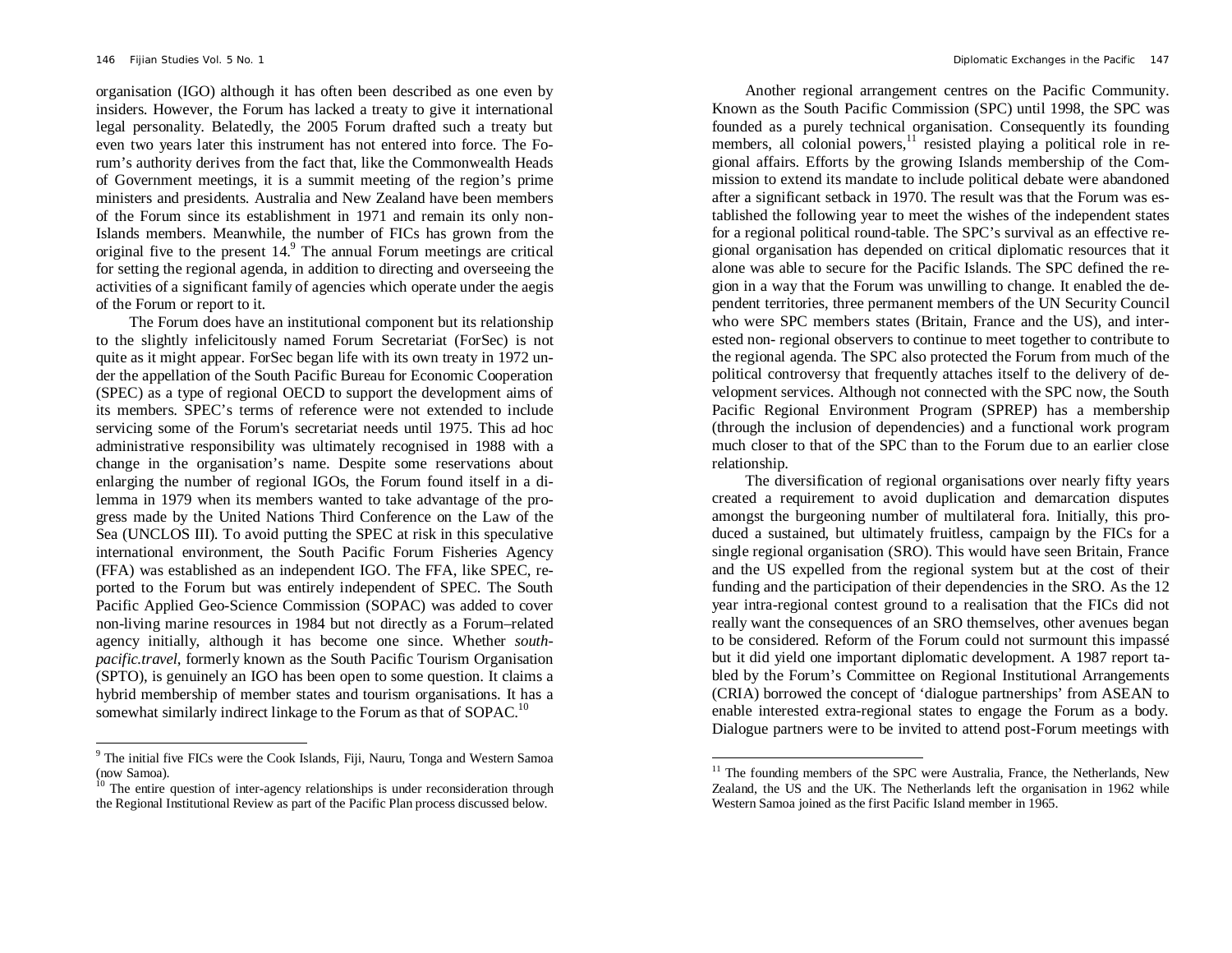-

elements of the Forum from 1989 to discuss issues of mutual relevance. Initially six governments - Canada, China, France, Great Britain, Japan and the US - were so designated.<sup>12</sup> This gave the Forum the political equivalent of the SPC's observer corps and significantly enhanced the diplomatic reach of the Forum as a regional actor.

A second significant CRIA proposal, implemented in 1988 by the Forum after approval by other regional bodies, effectively ended the long running SRO campaign. It established a South Pacific Organisations Coordinating Committee (SPOCC) to rationalise the relations amongst the regional bodies to ensure less competitiveness and greater efficiencies. By consensus, from 1996, ForSec chaired SPOCC's annual meetings, adding substantially to the Forum's coordinating role in the region. It was renamed the Council of Regional Organisations in the Pacific (CROP) in 1999. A key feature of CROP, and undoubtedly a hold-over from the temporising of the SRO issue, was the inclusion of a range of agencies that were not formally the equal of the regional IGOs in legal status. These now include the Fiji School of Medicine, Pacific Island Development Program (PIDP), the South Pacific Board for Educational Assessment (SPBEA), and the University of the South Pacific (USP) as CROP agencies although they are not formally IGOs; Table 3 provides a list of CROP members. Their inclusion is symptomatic of the internal ambiguity of the regional states on the issue of sovereignty. They value highly their own sovereignty but are pragmatic enough to attempt to manage their external interests by whatever mechanisms that come to hand.

The strength and range of the regional system has emerged as of critical importance in recent years as a means of addressing the increasing extra-regional concern of the Pacific Islands. Strengthening the capacity of many regional states to meet the ramping up of international expectations for heightened state responsibility in the post-9/11 environment, the Forum has taken the lead on this issue by using its privileged position in CROP to direct a renewed effort to deepen regional integration through what is known as the 'Pacific Plan'.<sup>13</sup> This was proposed in 2004 and endorsed by the Forum at its 2005 annual meeting.

| Table 3: Council of Regional Organisations in the Pacific (CROP) |           |              |  |  |  |  |
|------------------------------------------------------------------|-----------|--------------|--|--|--|--|
| Inter-Governmental Organisation                                  | Year Est  | Headquarters |  |  |  |  |
| Pacific Community (South Pacific Commission)                     | 1947      | Noumea       |  |  |  |  |
| Forum Secretariat (formerly SPEC)                                | 1972      | Suva         |  |  |  |  |
| Forum Fisheries Agency                                           | 1979      | Honiara      |  |  |  |  |
| South Pacific Applied Geoscience Commission                      | 1972/1984 | Suva         |  |  |  |  |
| South Pacific Regional Environment Program                       | 1989      | Apia         |  |  |  |  |
| South Pacific Tourism Organisation                               | 1991      | Suva         |  |  |  |  |
| Non-Governmental Organisations                                   |           |              |  |  |  |  |
| Pacific Island Development Program                               | 1980      | Honolulu     |  |  |  |  |
| University of the South Pacific                                  | 1968      | Suva         |  |  |  |  |
| Fiji School of Medicine                                          | 1885/1961 | Suva         |  |  |  |  |
| South Pacific Board for Educational Assess-                      | 1980      | Suva         |  |  |  |  |
| ment                                                             |           |              |  |  |  |  |

In its ambitious essence, the Pacific Plan is intended to build on the expertise of regional institutions and their members to play a more substantial role in assisting the weaker FICs to cope with the greater demands in the exercise of sovereignty. The Plan may well help the FICs to better meet their international obligations and exploit better their opportunities. However, if it is to succeed, the Plan will have to address the internal bureaucratic fragility of many of these states. The limited state capacities of the smaller/weaker FICs make them essentially consumers, and not producers, of regional benefits but they need to be able to use the improved outputs of regional diplomacy much better than they do now.

### **Internal Linkages and the Management of External Affairs**

There are a number of factors that have compelled the FICs, especially the smaller ones, to rely less on their external affairs departments and to engage with their external environment more broadly through other governmental departments, than is the case with larger states elsewhere. Typically the foreign affairs department is disproportionately small, particularly with regard to the support services, at home. The SPC and other regional agencies deal directly with the responsible line agency in member countries and even convene regular ministerial meetings to gauge regional priorities and to approach external donors. 'Corridor diplomacy' at significant regional meetings, has long been a major outlet for small states and territories without the resources to maintain the range of contacts that they can access at meetings such as the South Pacific Conference.

 $12$  Since 1989, the European Union, South Korea, Malaysia, the Philippines, Indonesia, India and Thailand have also been designated dialogue partners. Taiwan has enjoyed a dialogue relationship with the Forum leaders since 1993 but not as a 'partner'. The dialogue meeting takes place at a different site and the Forum does not engage as an entity; FICs participate on an individual basis if they wish.

<sup>13</sup> The Plan's details can be viewed at: http://www.pacificplan.org/tikipage.php?pageName=HomePage.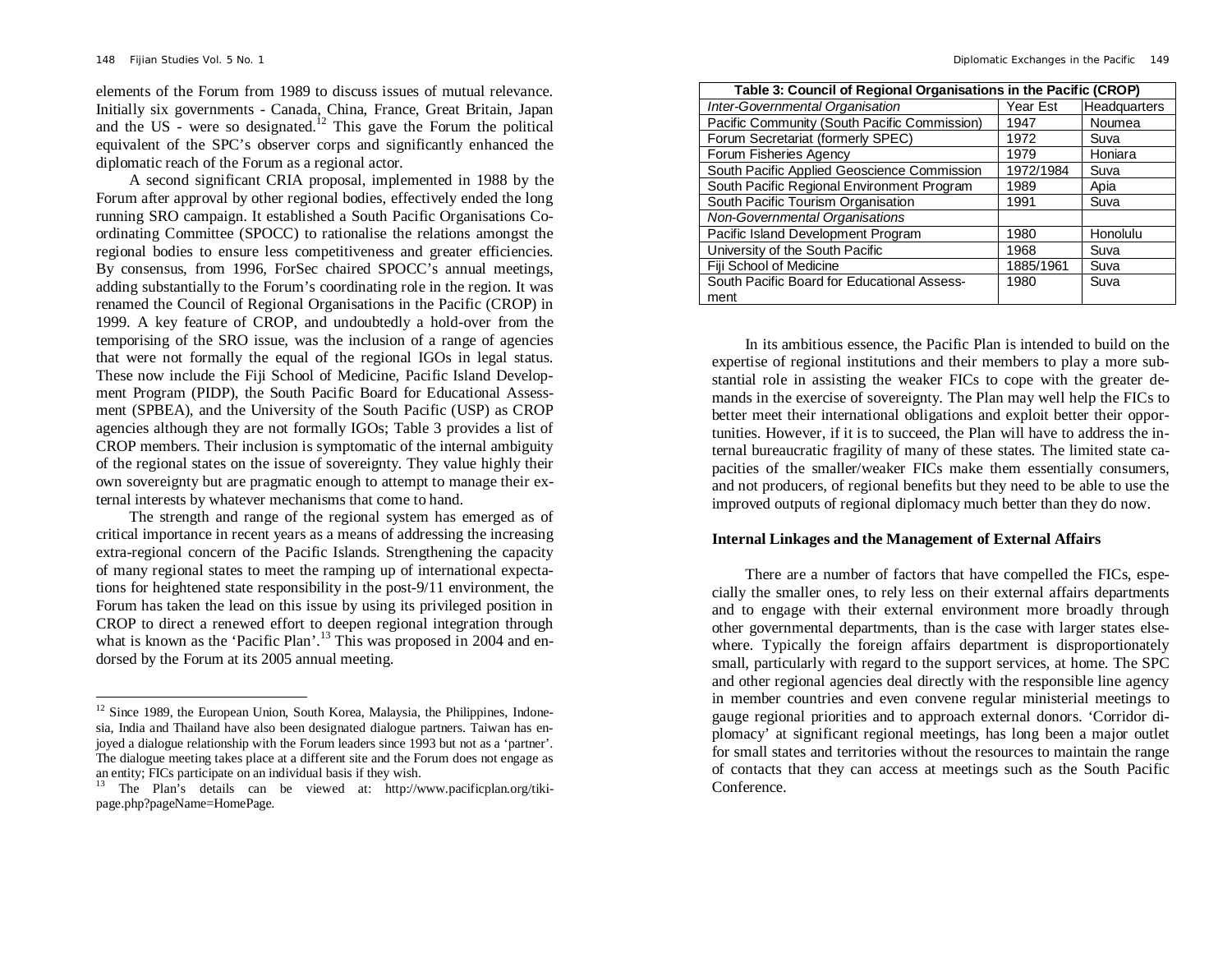Such considerations would not matter, perhaps, if the individual states were able to enforce a discipline on themselves that coordinated the inputs their representatives made at these disparate regional convocations and integrated the outputs that resulted on their return home. However, this capacity is often lacking. It is not unknown for a government to pursue contradictory objectives at different regional meetings, thus giving confusing views to external observers as to the country's national aims and interests. Anecdotal evidence suggests that few FICs actually have institutionalised bureaucratic mechanisms for integrating holistically the range of external interests into a coherently applied governmental policy.

The complicated management of contemporary Pacific Islands' regional diplomacy begins with the central role played by prime ministers as foreign policy-makers through their roles in the Pacific Islands Forum. The extent of issues addressed at Forum meetings can span the gamut of governmental responsibilities and so have to be disseminated to a large number of departments beyond that of the PM's department and department of foreign affairs. It is equally important that policy decisions made at ministerial meetings on health, education, trade, finance, and the like, also be fully assimilated into government policy. Yet weak institutional infrastructure and personal ambitions as well as professional skill deficiencies can make this difficult in many small countries. Such problems will become more severe if the Pacific Plan starts to impose greater obligations on FICs to implement the outputs of regional diplomacy more effectively. Just a couple of well-documented cases can help to make this point (Herr 2006).

The recent International Whaling Commission (IWC) meetings illustrate some of these policy inconsistencies that can arise from the fractured foreign affairs decision-making processes within many FICs. Australia, New Zealand and the FICs, through both SPREP and the Forum, had committed themselves repeatedly to the pursuit of a South Pacific Whale Sanctuary since 1998. This proposal was advanced and enthusiastically endorsed by Australia and New Zealand who regularly took it fruitlessly to the IWC for acceptance. A significant impediment to the success of the South Pacific Whale Sanctuary at the IWC has been the resistance of a number of FICs to maintain regional commitment to this initiative. This circumstance can be attributed in part to the different political levels that are represented at the Forum and at meetings such as the IWC. It is also a consequence of the personal opportunism of the delegates to these meetings, being confident that there will be minimal repercussions on their return home.

Japan has long been accused of buying votes in the IWC by paying

for the participation costs of a number of small, aid-dependent states. At the 2005 IWC meeting in Korea, this group of states included five FICs - Kiribati, Nauru, Palau, the Solomon Islands and Tuvalu. At one time or another, these five voted against the regional position or against Australian and New Zealand's initiatives to prevent a return to commercial whaling or using 'scientific' whaling to supply commercial markets. This was despite promises prior to the IWC's Ulsan meeting from FIC states that they would support Australia when Senator Ian Campbell, Australia's Environment Minister, went through the region earlier in the month seeking this assurance (Johnson, 2005).

At one level it could be argued that if Japan is buying the sovereign rights of small developing states to participate in international decisionmaking as stakeholders in the whaling issue-area, it is nothing new. However, there are real problems with the apparent opportunism of those FICs that participated in the IWC meetings. In this case, assisting Japan is not just a question of very small and economically weak states seeking financial advantage at the expense of a virtually non-existent national interest in whaling. The benefit of national interest is clearly disturbing confidence in the utility of the regional system for achieving collective objectives even when these are agreed at the highest level as in the Pacific Plan. In the case of whaling, it is clear that the Island representatives exercising their diplomatic independence felt that their interests (and perhaps those of their country) were better served by honouring agreements with Japan than maintaining pledges to Australia, or indeed, fellow FICs. It is doubtful that they considered their votes as seriously challenging the regional system or damaging to their long-term relations with Australia and New Zealand.

Tuvalu provided an instance of the domestic tensions that could arise from the dragons' rivalry. These tensions reached a political boiling point in August 2004 when the then Prime Minister, Saufatu Sopo'anga, was defeated by a vote of no confidence. It was generally believed that the primary reason for his ouster was that he accepted a visit to Beijing without first informing his cabinet. Sopo'anga's trip to the PRC angered the opposition and some of his colleagues because his Government was endangering Tuvalu's development assistance relationship with Taipei. This included the recent commissioning of a relatively expensive state building in Funafuti, the capital, which was funded entirely by Taiwan. However, the Chinese ambassador to Fiji, Cai Jinbiao suggested the cause may have had nothing to do with the visit to Beijing but more a case of internal instability within a very small parliament (*Islands Business* 2004). Taiwan's association with Tuvalu has not been without its more